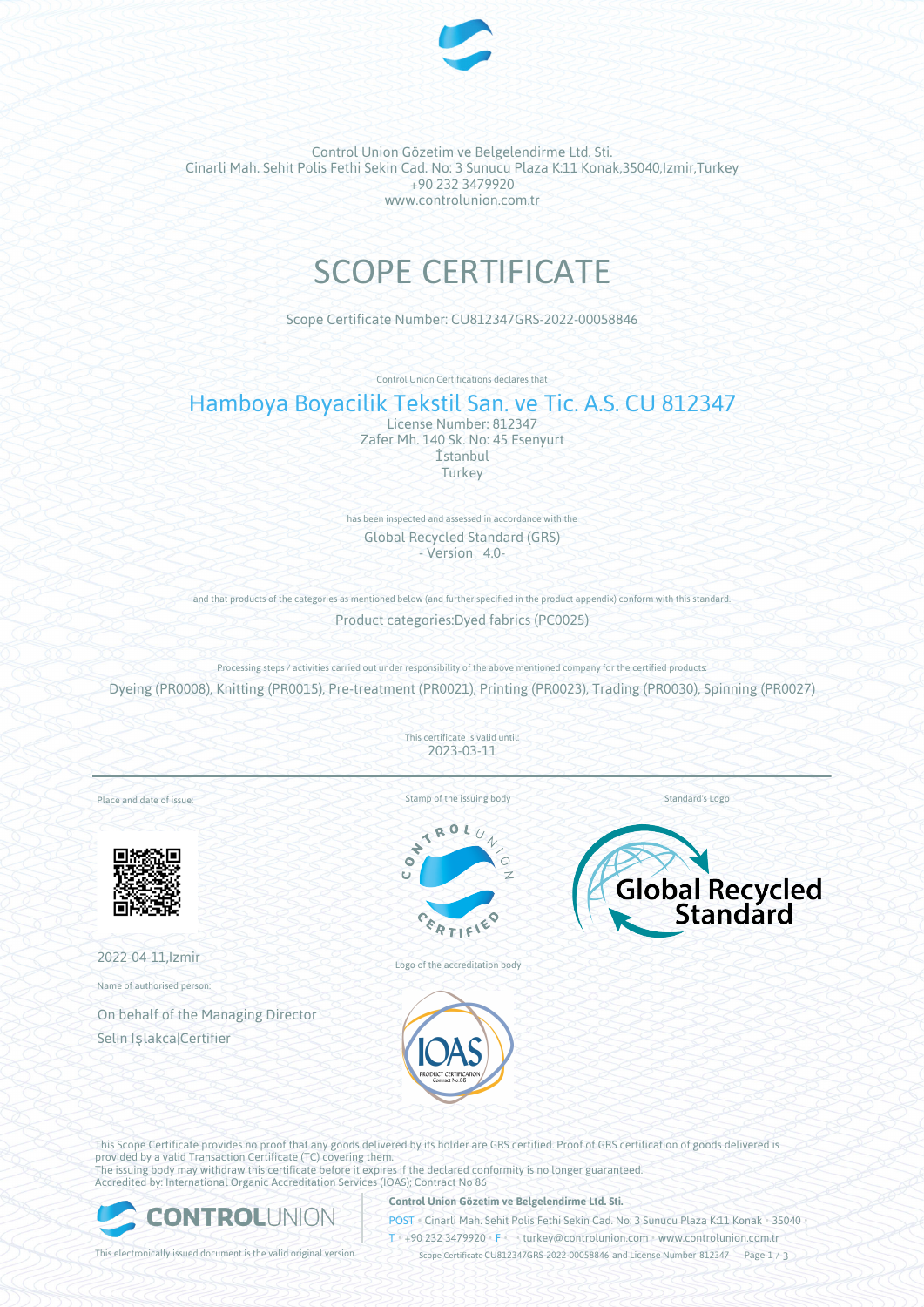

### Control Union Gözetim ve Belgelendirme Ltd. Sti. Cinarli Mah. Sehit Polis Fethi Sekin Cad. No: 3 Sunucu Plaza K:11 Konak,35040,Izmir,Turkey +90 232 3479920 www.controlunion.com.tr

**Hamboya Boyacilik Tekstil San. ve Tic. A.S. CU 812347 Global Recycled Standard (GRS)**

## **Products Appendix to Certificate no.CU812347GRS-2022-00058846**

In specific the certificate covers the following products:

| <b>Product category</b> | <b>Product details</b>   | <b>Material composition</b>                                                                                         | Label grade   |
|-------------------------|--------------------------|---------------------------------------------------------------------------------------------------------------------|---------------|
| Dyed fabrics (PC0025)   | Knitted fabrics (PD0058) | 100.0%Recycled post-consumer Polyester (RM0313)                                                                     | Post-Consumer |
| Dyed fabrics (PC0025)   | Knitted fabrics (PD0058) | 30.0%Viscose (rayon) (RM0238)<br>65.0%Recycled post-consumer Polyester (RM0313)<br>5.0%Elastane (Spandex) (RM0160)  | Post-Consumer |
| Dyed fabrics (PC0025)   | Knitted fabrics (PD0058) | 5.0%Elastane (Spandex) (RM0160)<br>33.0% Viscose (rayon) (RM0238)<br>62.0%Recycled post-consumer Polyester (RM0313) | Post-Consumer |
| Dyed fabrics (PC0025)   | Knitted fabrics (PD0058) | 65.0% Organic Cotton (RM0104)<br>35.0%Recycled post-consumer Polyester (RM0313)                                     | Post-Consumer |
| Dyed fabrics (PC0025)   | Knitted fabrics (PD0058) | 35.0%Viscose (rayon) (RM0238)<br>65.0%Recycled pre-consumer Polyester (RM0312)                                      | Post-Consumer |
| Dyed fabrics (PC0025)   | Knitted fabrics (PD0058) | 40.0%Recycled post-consumer Polyester (RM0313)<br>60.0% Organic Cotton (RM0104)                                     | Post-Consumer |
| Dyed fabrics (PC0025)   | Knitted fabrics (PD0058) | 50.0%Recycled post-consumer Polyester (RM0313)<br>50.0% Organic Cotton (RM0104)                                     | Post-Consumer |

Products made with Organic fibers are also certified to the Organic Content Standard or Global Organic Textile Standard.

Place and date of issue:



2022-04-11,Izmir

Name of authorised person:

On behalf of the Managing Director Selin Işlakca|Certifier

Stamp of the issuing body



Logo of the accreditation body



Global Recycled

Standard's logo